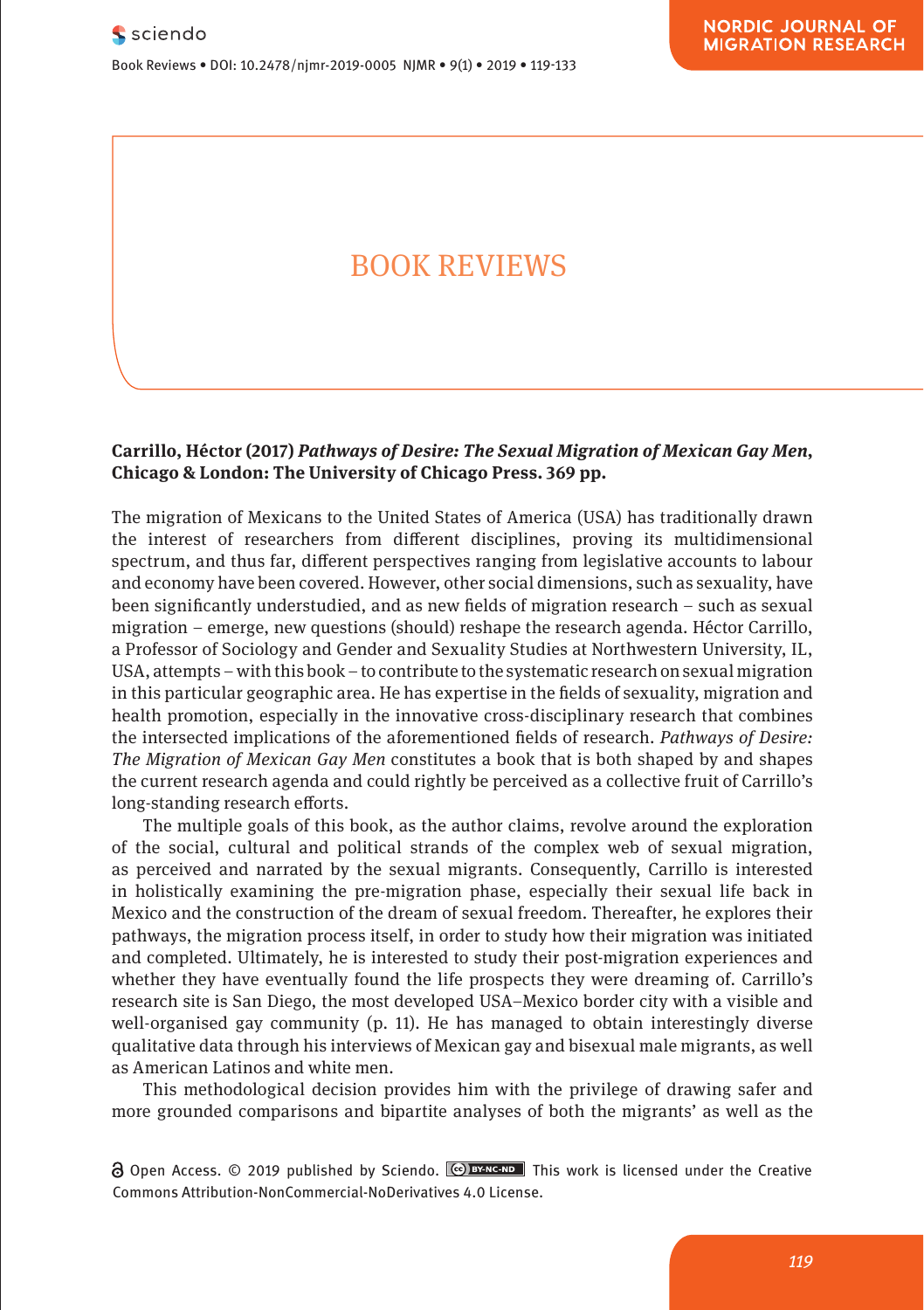locals' points of view. From the first pages of this book, readers immediately understand that sexual migration is multifaceted and that the relevant decision-making processes depend on the very personal and individualised experiences of the research participants. Carrillo has managed to capture very interesting stories that mirror these inconsistencies by delving deep into their personal sexual preferences and activities. As a result, his data reveal great commonalities and divergences of the migrants' experiences regarding their sexuality and its social interactions, both in Mexico and the USA. Among the very interesting points of his research analysis that mirror the intersections of culture, power and individual preference is the aspect of cross-racial sexual taste. Many Latinos expressed their sexual preference for American men, combined in most cases with Americanised representations of sexuality (pp. 200–202). On the opposite side, Mitchell, an American white male interviewee, argues about his sexual preference for Latinos and the 'dark skin', claiming that 'opposites attract' (p. 203).

Carrillo also expresses his willingness for this book to be considered as a contribution to the collective effort aimed at prevention of human immunodeficiency virus (HIV) infection and awareness related to it, as well as an invitation to the academic study of association between sexual health and sexual migration. Some of the research participants who were HIV positive decided to both share their relevant experience and describe how that experience has dynamically interacted with their migration. In addition, Carrillo shares with us some facts related to HIV public reception among Latinos, which are of paramount academic interest and potentially of practical use, as concluding remarks in the last pages of the book. Consequently, the projection of this issue is mostly made briefly and with many proliferating questions and potential future research aims. In fact, Carrillo admittedly states that HIV-related issues have generally been sporadically and sometimes indirectly raised in this book (p. 270). Presumably, there could have been a separate chapter dedicated to the migration-related determinants of sexual health, considering his experience in tackling such issues and the fact that that would give a distinctive shape to a major contribution that this book attempts to make. Nevertheless, since there is no standard recipe for a qualitative research and we do not have the complete raw data in hand, we cannot be sure of what eventually induced Carrillo to arrive at this analysis and presentation architecture.

The field of sexual migration generally concentrates on migrants' decision-making based on the pursuit of better or different lifestyles, in particular, lifestyles of sexual freedom. These seemingly microscopic actions do remain interconnected with the wider sociopolitical structuring, as Carrillo has continuously argued throughout the book. Carrillo's research was completed before one of the most major transitions in the contemporary political history, as Donald Trump was elected President of the USA. Therefore, it would be extremely important to examine the relevance of Carrillo's book and its importance in the Trump era. Especially since Carrillo's approach focuses on the migrants' representation of their sexual identities and their cultural meaning-making of the social worlds of both the sending and receiving countries, it would be interesting to explore how Mexican gay and bisexual men read Trump's America and how that affects their migration-related decision-making. Of course, this implies that current re-contextualised research data should be collected.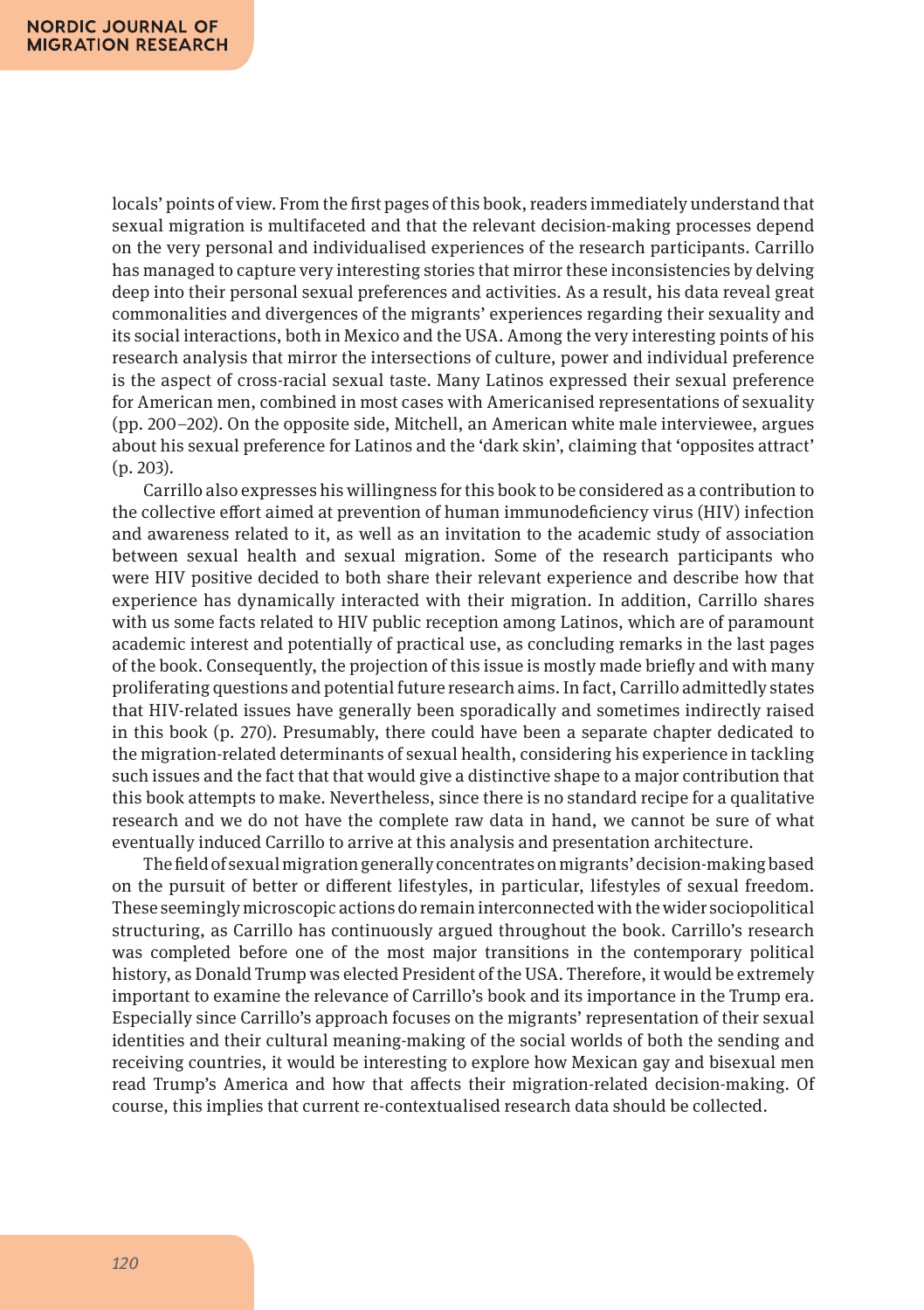In conclusion, this book reflects Carrillo's distinctive expertise in both sexual migration and Latina/o sociology, as well as his disposition for multifaceted qualitative research. The richness and multivariable plurality of the data imply a wisely organised and executed qualitative research. Nevertheless, it would be fair to mention that throughout his analysis, he raises some research questions of stimulating academic interest which remain unanswered. However, he does invite future researchers to expand the field and to take the lead in answering these questions. Ultimately, this book contains valuable information and ideas concentrated on Mexican sexual migration and its interactions with sexual globalities, which could be utilised in future research, hopefully on an expanded sample of lesbian and transsexual Mexican migrants.

#### Christos Orfanidis

PhD Student, Department of Sociology, University of Toronto, Toronto, ON, Canada Email: c.orfanidis@mail.utoronto.ca

## **Jesse, Moritz (2017)** *The Civic Citizens of Europe: The Legal Potential for Immigrant Integration in the EU, Belgium, Germany and the United Kingdom***, Leiden & Boston: Brill. 408 pp.**

With the massive influx of refugees in 2015, the issue of integration of third-country nationals has become increasingly topical today. The book *The Civic Citizens of Europe: The Legal Potential for Immigrant Integration in the EU, Belgium, Germany and the United Kingdom* by Moritz Jesse, through an in-depth analysis of European Union (EU) law and the case law of three selected EU member states, gives a timely illustration of the legal potential for immigrant integration. Dr. Moritz Jesse is Associate Professor of European Union Law at the Europa Institute of Leiden Law School, Leiden, the Netherlands. He obtained his PhD in 2011 at the European University Institute in Florence, Italy.

The book consists of 10 chapters. Chapter 1 gives an outline of the research objective, methodology and structure of this book. It introduces the research question that guides the book: 'what is the potential for integration created by legislation in the EU, Germany, Belgium, and the United Kingdom?' (p. 6). In Chapter 2, the author lays down the theoretical foundations and thereafter defines and explores the relationships among immigration integration, civic citizenship, membership in society and the law. Chapter 3 presents statistics about migration stock and flow, as well as the migration policies in the EU and the three national case studies. Chapters 4–9 introduce the legal situation of immigrants through general provisions and common requirements, including equal treatment and nondiscrimination (Chapter 4); employment and occupation (Chapter 5); researchers, students and pupils (Chapter 6); family migration (Chapter 7); permanent resident permits (Chapter 8); and integration measures (Chapter 9). The last chapter (Chapter 10) draws the conclusion.

The starting point of this book is to challenge the 'civic integration' paradigm that makes the immigrants need to earn their rights through fulfilling formal integration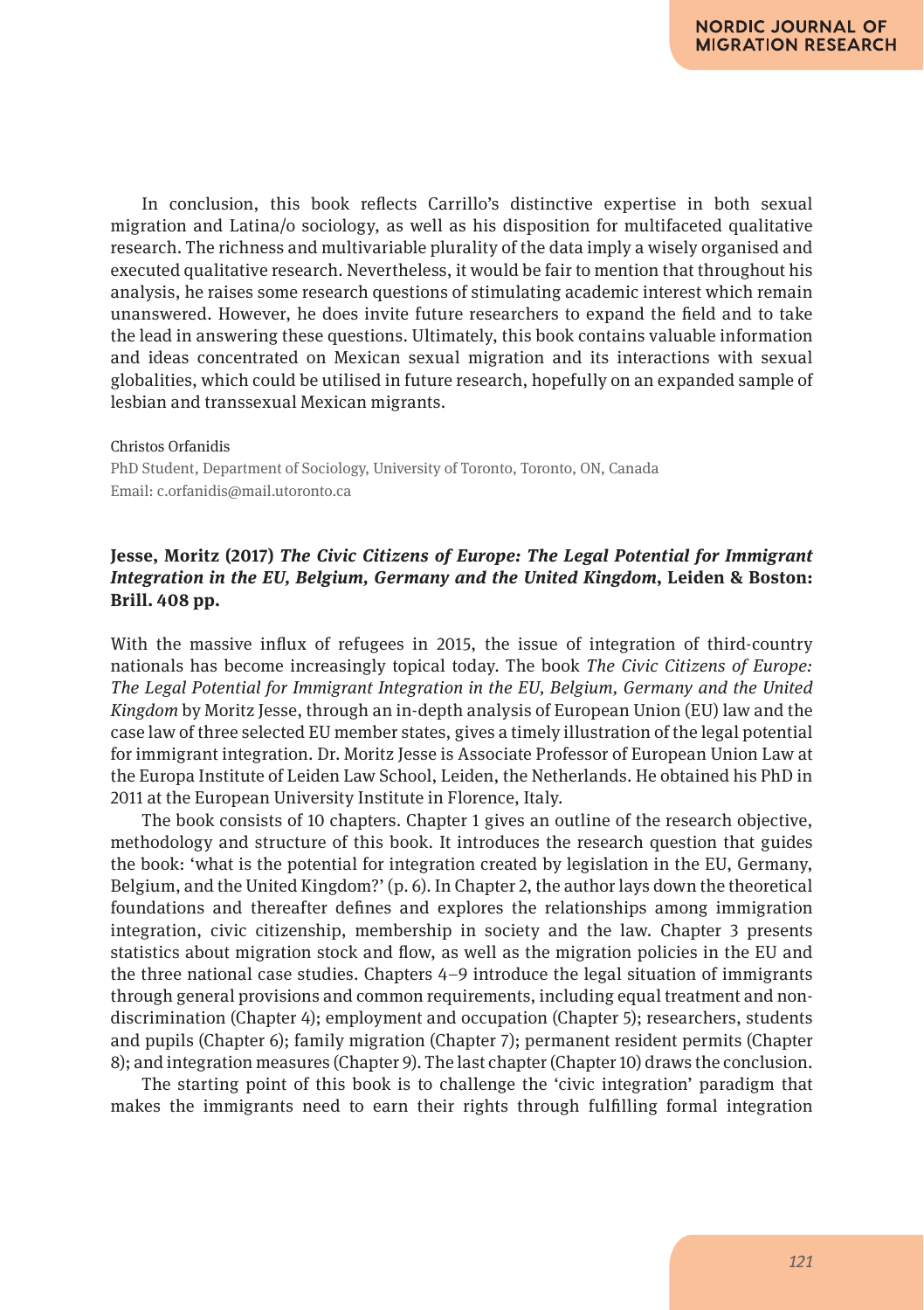conditions stipulated by the state. The author argues that integration cannot be forced upon the immigrants through subjecting them to such integration requirements. According to him, the genuine task of the law is to provide a suitable legal framework that allows for 'sufficient potential for integration' (p. 6). To explore how the law can provide such potential for integration, the author analyses the EU and selected member states' legislation through three aspects: 1) the availability, scope, purpose and security of residence rights for regular migrants, including rights to access the labour market; 2) rights to enjoy family life in the receiving society; and 3) specific integration programmes and their legal effects. The main focus of the book is on EU legislation, which maps out the 'overall characteristics of the legal systems governing different forms of regular migration', while the national law in the examples of the selected case studies clarifies and compares 'individual aspects and approaches to practical problems' (p. 10).

Chapter 2 provides quite important theoretical insights about three broader questions: what is the (neutral) definition of integration? Why is civic integration the wrong strategy to achieve integration? And what is the solution for achieving legal equality between citizens and foreigners, which can maximise the potential for integration? The author quotes the definition of integration given by Süssmuth and Weidenfeld (2005) that 'integration is the process wherein newcomers become an "accepted part of a foreign society and of accepting that society, based on the principles of equality, human rights, diversity and inclusion"' (p. 27). The author argues that enforcing civic integration requirements upon immigrants will not lead to more social cohesion, or protect liberal Western democratic values and societies, since 'the homogeneity of national societies is nothing more than a very powerful "postulation" of a national ideal, but no reflection of reality, since there are huge differences between groups and subgroups within national societies' (p. 19). Then, he states that the solution for maximising the legal potential for integration is not civic integration, but 'civic citizenship', which ensures legal equality of rights between citizens and foreigners. 'Civic citizenship' often presents in the form of 'permanent residence' in reality. Finally, the author provides a legal definition and application of civic citizenship, which lays the foundation for the remainder of the book.

The detailed Chapter 9 on the (legal) value of the various integration measures offers an overview and comparison of the mandatory integration measures in the three selected EU countries. In all the three countries, integration courses are mandatory for some groups of immigrants. These integration systems usually come with sanctions if one does not fulfil the obligation to follow through the integration trajectories. Such sanctions can involve difficulties with renewing a residence permit (Germany), having no access to permanent residence (Germany), reduced access to social benefits or even fines deducted from the prepaid deposit submitted by the immigrants (Flanders region, Belgium). The author questions the governments' measures of linking civic integration with immigrants' rights and restates that 'the task of law is [to] provide potential for integration and facilitate inclusion by creating, upholding and defending an opportunity structure that makes inclusion possible' (p. 347).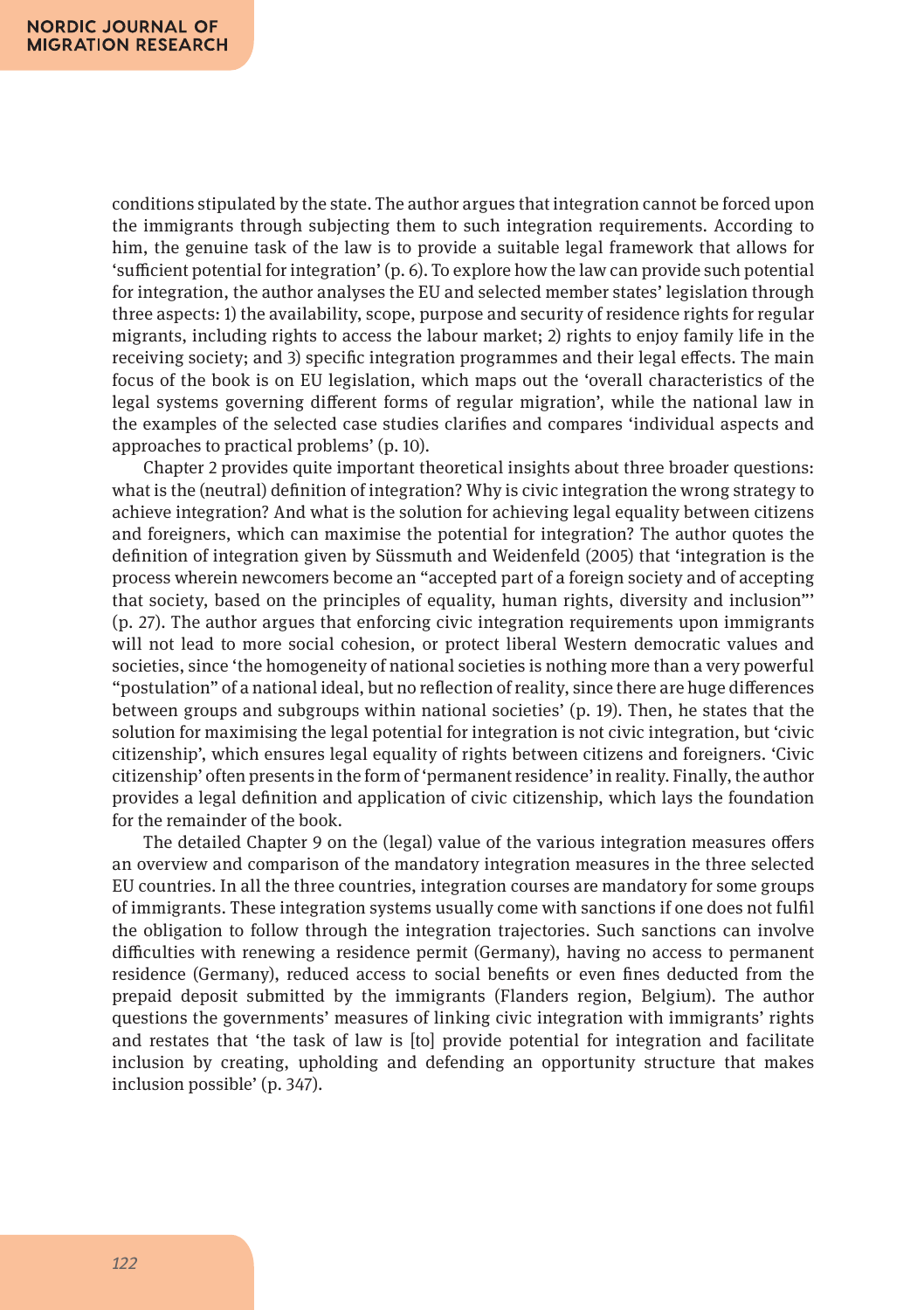Despite the fact that this book is a legal work, it is still easy to read for readers without legal background. It provides a thorough analysis of the facts, governance and legislation that creates room for integration in the EU law and national law in three case studies. The author has offered a quite systematic analysis as well as strong claims against civic integration measures. However, I have some reservations over the author's claims. First, although civic integration measures are criticised for 'imposing conditions on membership' and often seem to be aiming at 'limiting and controlling the inflow and settlement of migrants' (Goodman 2010), at least in some countries, civic integration measures still aim to better integrate immigrants through thorough language training and career development guidance. For the immigrants who still need language or skill training to become integrated into the labour market and civil society, civic integration courses can be beneficial.

Second, obligatory integration programmes with sanction measures, as witnessed in Germany and Belgium, can be seen as a system of 'carrot and stick': better participation for integration programmes guarantees faster track for 'civic citizenship' (or permanent residence) and/or access to social benefits, while dropping out without a solid cause is subject to less social benefits. In my opinion, the sanction measures listed in the book can generally be divided into the softer ones, such as those that connects the immigrants' active participation of the courses to their entitlement of claiming daily allowances from the government; and into the harsher ones, such as connecting the immigrants' fulfilment of formal integration requirements to their eligibility for extending residence status. I agree with the author that the harsher sanctions that endanger the immigrants' fundamental security of residence and rights in the host country should be avoided altogether. However, the softer ones may be necessary for ensuring the public policy aims for enhancing better integration of the immigrants.

Third, while the author praised the measures of French-speaking Belgium that 'seem to achieve integration through dialogue and support on the local level' (p. 344) and rely on 'self-induced urge to raise capabilities for immigrants' (p. 345), one must ask whether more lenient integration measures indeed generate better integration outcomes than the strict measures adopted by Germany and Flanders part of Belgium? In a recent report on the integration measures in Belgium, it is concluded that in the French-speaking Wallonia and Brussels, one of the key issues is that the language training provided by associative actors is insufficient to meet the number of migrant candidates who need course places (Mandin 2014).

Overall, this is a very interesting book that provides insight into civic integration and provokes more discussions over what kind of integration measures can facilitate integration without limiting immigrants' rights. The book is an important read for scholars of law and other disciplines, who are interested in the topics of migration, integration and citizenship. It will also be a useful guidance and reflective reference for the policy-makers and government officials working with legislations and policies related to immigrant integration. The thorough, insightful and provocative analysis offered by this book can be intriguing for anyone working with migrants and their families to better understand and critically view the EU and national legislation regarding immigrant integration.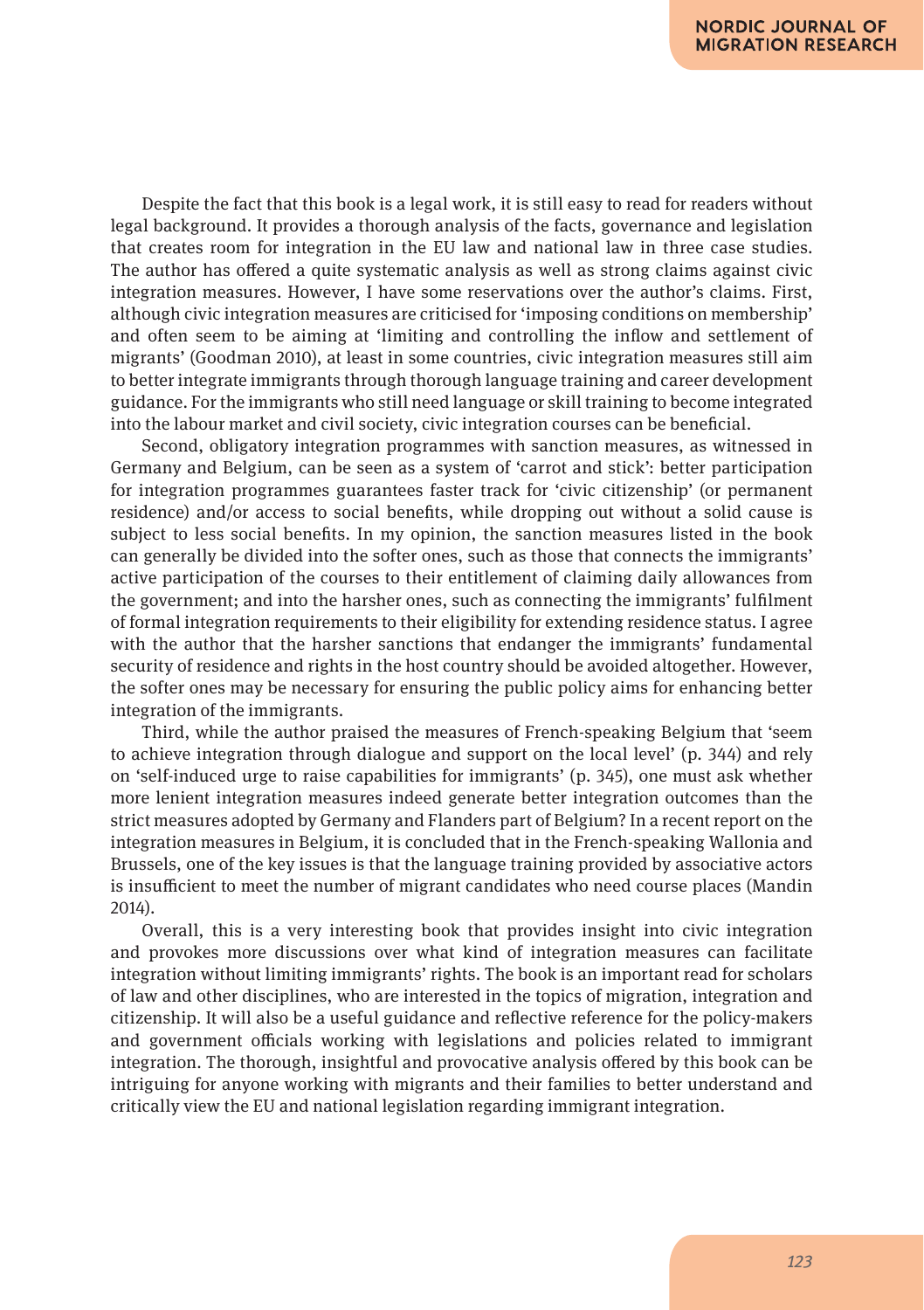## Hanwei Li

PhD researcher in Migration Studies, Faculty of Education, Tampere University, Tampere, Finland Email: hanwei.li@uta.fi

# **References**

- Goodman, SW 2010, 'Integration requirements for integration's sake? Identifying, categorising and comparing civic integration policies', *Journal of Ethnic and Migration Studies*, vol. 36(5), pp. 753–772.
- Mandin, J 2014, *An overview of integration policies in Belgium*, INTERACT Research Report, Country Reports 2014/20, Migration Policy Centre.
- Süssmuth, R & Weidenfeld, W 2005, 'Introduction: challenge integration: living together in a Europe of diversity' in *Managing Integration – The European Union's Responsibilities towards Immigration*, eds R Süssmuth & W Weidenfeld, Migration Policy Institute, Washington, DC.

## **Karim, Karim H. & Al-Rawi, Ahmed (eds.) (2018)** *Diaspora and Media in Europe: Migration, Identity and Integration,* **Alphen aan den Rijn: Palgrave Macmillan. 192 pp.**

This edited volume *Diaspora and Media in Europe: Migration, Identity and Integration* has been written in the wake of refugees fleeing from their own countries across Europe (and further afield) and all the repercussions of such migration. Its timing is impeccable as various governments have issued statements and introduced policies to deal with the influx of migrants, and debates have been raised by think tanks and scholars regarding the impact that such migration has, both on the host communities and the migrating communities. The editors raise the valid point that the most prominent have been fears around security, with the far-right groups taking advantage and using this fear for their own popularity. However, the concern for the editors is how these migrant communities have dealt with the journeys and the new homelands that they arrive in. The chapters are case studies from different European countries of migrants from varying ethnic and national backgrounds.

The book is the brainchild of Ahmed Al-Rawi, an Assistant Professor at the Concordia University in Montreal, QC, Canada. It is co-edited by Professor Karim Karim of Carleton University of Ottawa, ON, Canada, an authority in the field of global violence, Islam and the media. Majority of the authors of this book are from mainland Europe, although there are three contributions from researchers in America and Canada. Karim's introductory chapter offers a discussion of the terminologies central to the book, such as migration, diaspora, nation, transnationalism, multiculturalism and communication. He traces the historical and academic trajectories of the terms, providing a fundamental backdrop for subsequent chapters.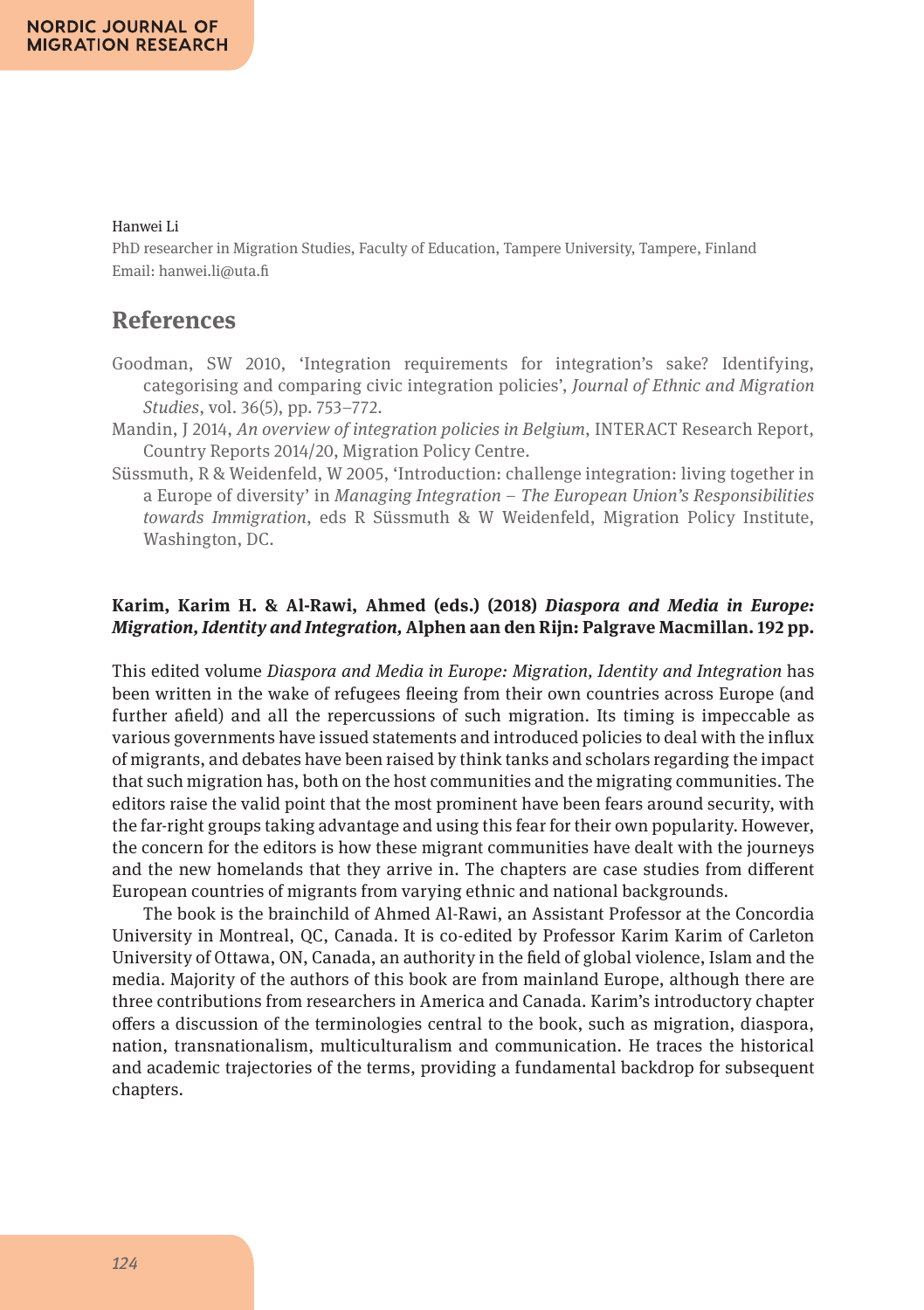This volume's significant new contribution is in its examination of the use of new technologies in constructing new lives, identities and transnational connections. Koen Leurs (Chapter 2) offers an insightful discussion of 'how migrants digitally "do family" across borders and simultaneously use digital media to establish new local connections' (p. 25). Leurs's research stretches from Moroccan–Dutch youth in the Netherlands to young Somalis in Ethiopia, youth of various ethnicities, trying to make it across to Europe and London. His focus is not so much on the social daily lives of the migrants but on their use of digital communications. Leurs's ethnography on the Dutch youth is in response to both rising Islamophobia and Geert Wilders's framing of Moroccan youth as dysfunctional and problematic (p. 30). The international connections, discussions and forums where exchanges of information took place among the researched cohort are explored by Leurs considering several traditional themes such as identity, culture and gender, among others. He notes how the youth discussed the polarities often presented in mainstream media of democracy and Islam as being incompatible. The impact that these forums and the safe free space they provided had on youth identity formation is examined by him along with the participants' physical lack of mobility. He notes a sense of happiness in the connectedness that the Internet offered youth who had restrictions on their physical movements. His London cohort with connections from Kashmir, Jamaica, Scotland and Somalia, among other places, outlined the importance of Facebook in their 'family' life, reflecting on the cosmopolitanism of modern life constructed around digital networks.

Michelle Timmerman's Chapter 3 on the use of media by Syrians in Sweden examines how her participants kept abreast of the conflict in Syria via news media outlets and Arab satellite channels. They trusted these more than Swedish news channels. She analyses the effects of deterritorialisation and hybrid identities on new migrant life. Al-Rawi and Shahira Fahmy (in Chapter 4) also explore the Syrian conflict, but by examining how Syrian refugees in Italy have used social media and Facebook to circulate material pertaining to the conflict. The research traces and analyses posts on the page 'The Syrian Community in Italy'. The findings are of an in-depth nature, offering statistical data of how often certain images were posted (jubilation at Bashar al-Assad's defeat in areas, images of women and destruction, as well as the Syrian rebel flag). The authors note that images of foreign fighters were rarely used. The chapter is an effective record of quantitative research. However, there are some fundamental problems here too. Little is offered by way of analysis: we see a good amount of statistical information and observations, but little analysis. The authors present the conflict as a Syrian civil uprising, yet there is much evidence of foreign presence not just from Western superpowers, but the majority of the rebel forces are composed of foreign fighters hailing from Turkey, Japan, Chechnya and Britain, among other countries. No reference to this, or an evaluation, is offered. The lack of imagery of foreign fighters is significant: the authors ought to have offered us some insight into why this is so – was this because the cohort genuinely was not aware of the number of foreign fighters in Syria, from Africa to Chechnya, or was this a deliberate attempt to play down the foreign element and drum up support from a diasporic Syrian community? If the latter, then it raises interesting questions about how social media is not necessarily a forum for 'truth', but how it can also be used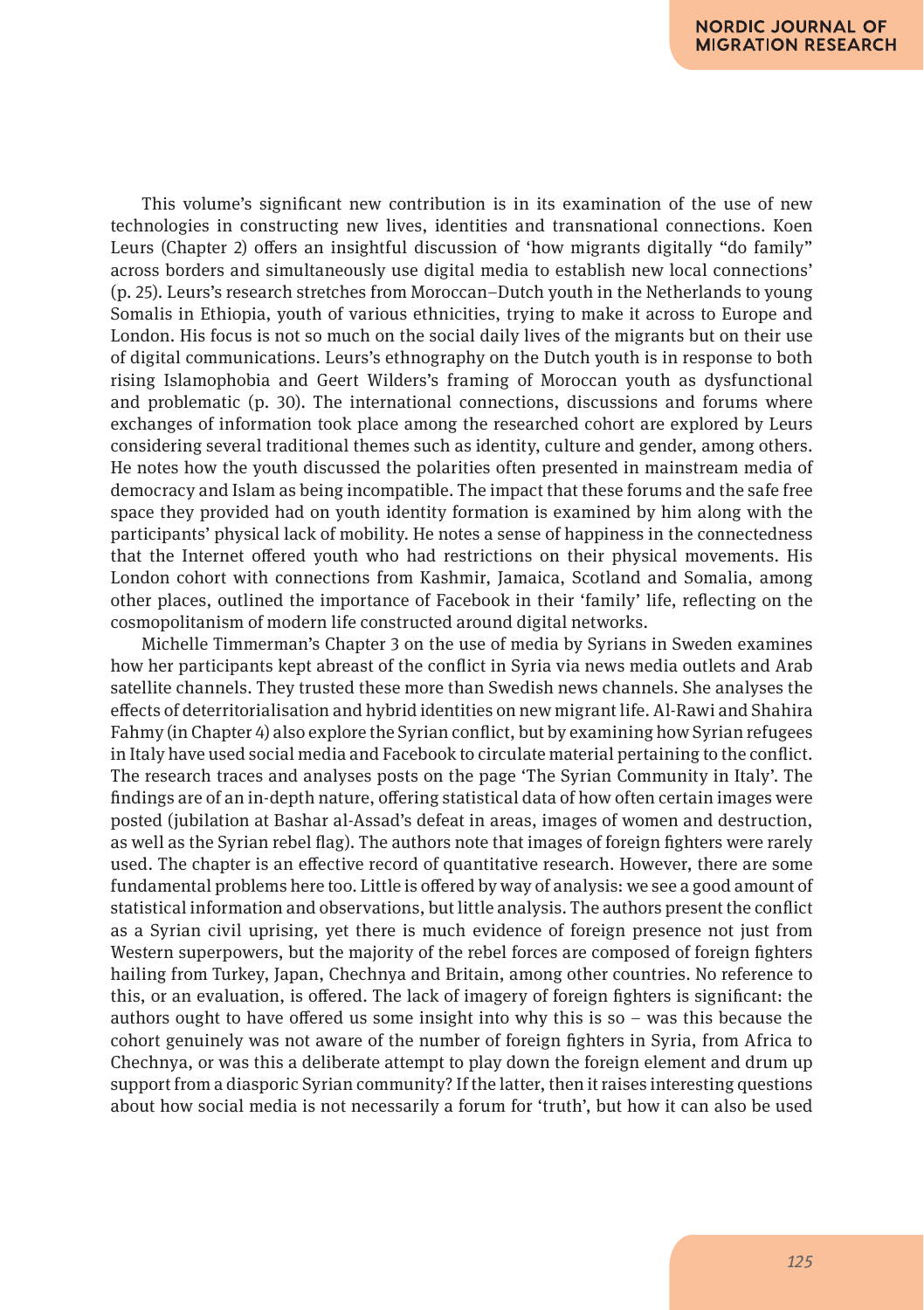to 'construct' news and falsify information. Such discussions would have enhanced this chapter tremendously.

The scholastic research rigour of the authors comes under grave scrutiny when the opening paragraph erroneously labels Assad's government as 'Alawite'. He himself is Alawi but Syria being a secular constitution gives little importance to religious affiliation in the public. The majority of Assad's government and army is composed of Sunnis, not Alawis. Further, the Syrian Observatory for Human Rights is quoted, which has been discredited and exposed recently for being a one-man band based in the UK, and is therefore invalid and unreliable in terms of its data collation. A collection of this kind ought to be acutely aware of the necessary rigorous examination of sources.

Roya Iman Giglou, Leen d'Haenens and Christine Ogan – in Chapter 5 – examine the social and online movements that arose in response to the 2013 green space Gezi Park protests in Istanbul, in Belgium, the Netherlands and Germany. The impact of government policy on stripping away the greenbelt in this area, and the effect of the economic crisis in Spain affecting Moroccan and Ecuadorian diasporic settlers in Cecilia Peile's Chapter 6, both offer insights into how politics and economics shape the use of migrants' personal media, landlines and smartphones, with some overarching general trends of preference for mobile phone usage and voice communication despite economic constraints. These observations no doubt will resonate with other researchers examining social media technologies and their usage across the globe spearheaded by political concerns.

A slight departure from the main theme of the book comes in the form of Ines Branco's Chapter 7 on the language issues surrounding the integration of Nepalese immigrants in Portugal. Branco focuses on the role of mainstream and ethnic media in constructing the identity of the migrants through their use and learning of the host language. She examined both the host country's expectations to learn the language, as an indicator of the need to 'integrate' with the migrants' desire to learn, for ease of settlement and work, balanced against the tension of possible loss of their Nepalese language and culture.

The volume comes back full circle with Madly Boumba's Chapter 8 on youth identity construction in Brussels, returning to the themes of Karim's opening chapter of diasporic identity, culture and the new digital age challenge of constructing virtual communities. Boumba examines parental, peer, local and global identities of Congolese youth in Brussels. He argues that previous studies on Congolese community settlement in Europe tended to focus on past slavery and poverty. We may draw valid comparisons between that and the Pakistani migration to Britain: what began as a temporary migration to escape difficult economic or political conditions in the home countries, eventually became permanent. This complements Muhammad Anwars's (1979) Myth of Return thesis. Boumba adeptly explores Stuart Hall's (1990) cultural identity theory. Social networks are examined as being crucial in identity construction, as is the 'Nappy Movement', i.e., pride in 'blackness' and difference. Boumba's chapter leaves us with fundamental questions and points to ponder about how identities are indeed fluid but that the digital age is not only one of mass speed communication but one where individuality can be shaped and reconfigured by influences that are far afield yet so close at the touch of a screen.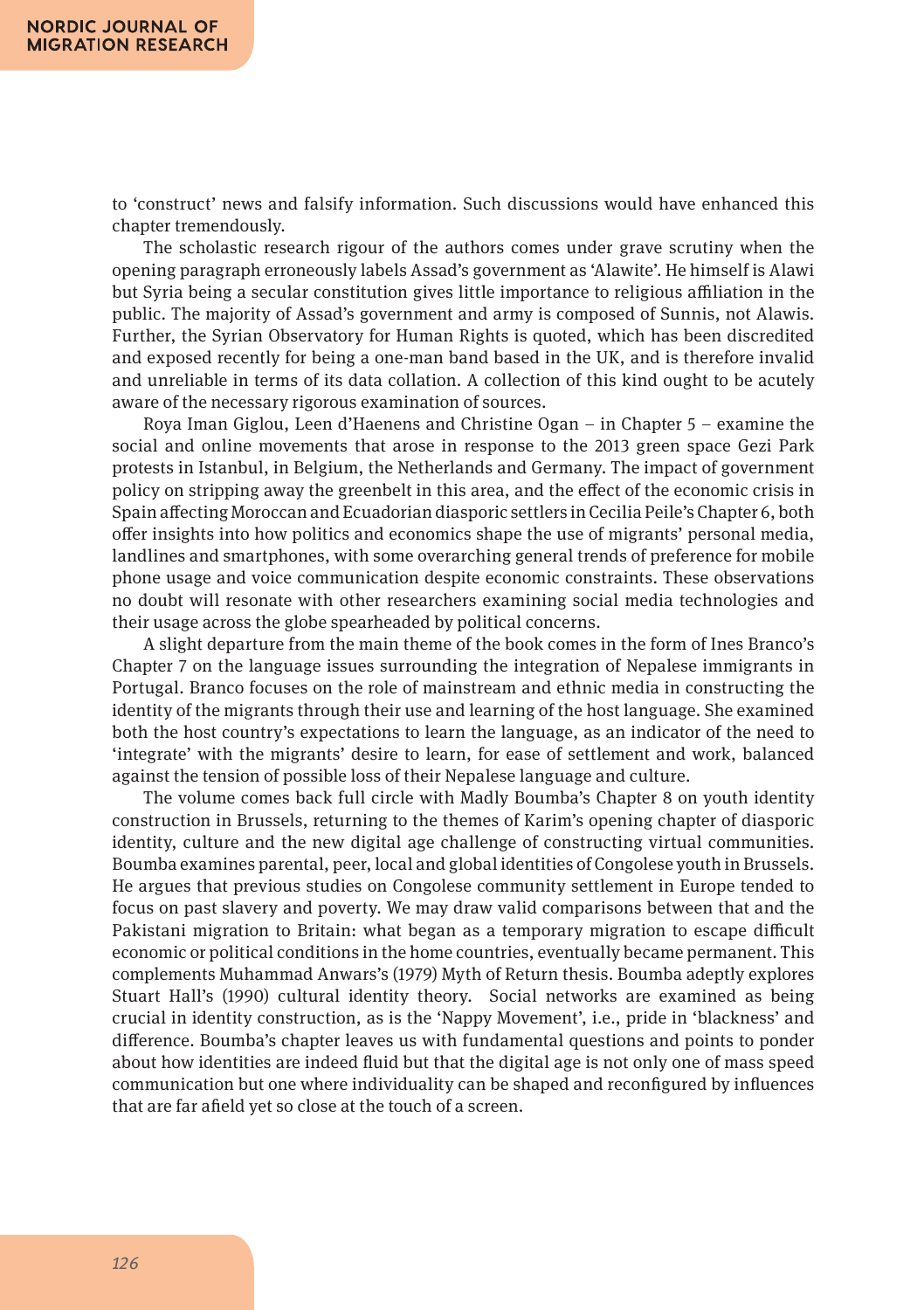This is a brave and exciting volume, one that adds to the existing discourse on migration and settlement in Europe. It is also of interest to scholars of sociology, religious studies, media, and culture. I consider it to be a very useful part as undergraduate and postgraduate text. It would have been a much more rigorous intellectual contribution to the migration discourse had there been more erudite analysis and evaluation of some of the data in several chapters, as discussed above. No doubt further works can build on this research, as this is a fast-changing and developing area.

#### Raana Shah

PhD, Independent researcher, Lancaster University, Preston, United Kingdom Email: r.m.b.shah110@gmail.com

# **References**

Anwar, M 1979, *The myth of return: Pakistanis in Britain*, Heinemann, London. Hall, S 1990, 'Cultural Identity and Diaspora' in *Identity: Community, culture, difference*, ed J Rutherford, Lawrence & Wishart, London pp. 222-237.

## **Mastoureh, Fathi (2017)** *Intersectionality, Class and Migration: Narratives of Iranian Women Migrants in the UK,* **London: Palgrave Macmillan. 193 pp.**

In this book, *Intersectionality, Class and Migration: Narratives of Iranian Women Migrants in the UK,* Mastoureh Fathi explores the lives of 22 Iranian transnational migrant women resident in the UK. Similar to herself, these doctors, dentists and other PhDs are predominantly middle-class transmigrants, or 'privileged migrants' (p. 40). Fathi engages the reader in a complex assertion of the *power* of intersectionality to speak to the lived realities of Iranian transmigrant women living on a knife's edge – not quite accepted because of their religion, Islam, and yet accepted by virtue of their instrumental value to the UK health care system. Intriguingly, the author chooses not to situate these women within their religious capital, or the social and cultural capitals derived from their religion. Rather, she positions these women's lives within the political economy of Britain, even as she questions them about 'home' – Iran – and their enculturation there. By so doing, Fathi encourages the reader to recognise that her interlocutors live across time and space, embedded within parallel societies that create a transnational social space.

Fathi's focus on class, or middle-class transmigrants, is not unique in migration literature. Nicholas Van Hear (2006), writing in the early 21st century, reasons through the ways in which different classed transnational migrants sought and reached their final destinations; and Joy Owen (2015) has written of middle-class Congolese transnational migrant men resident in Cape Town, South Africa. What is of interest though are the ways in which Fathi draws out the many threads that situate Iranian doctors in the UK, as an 'other', even as they attempt to assimilate into British society. Thus, her focus on intersectionality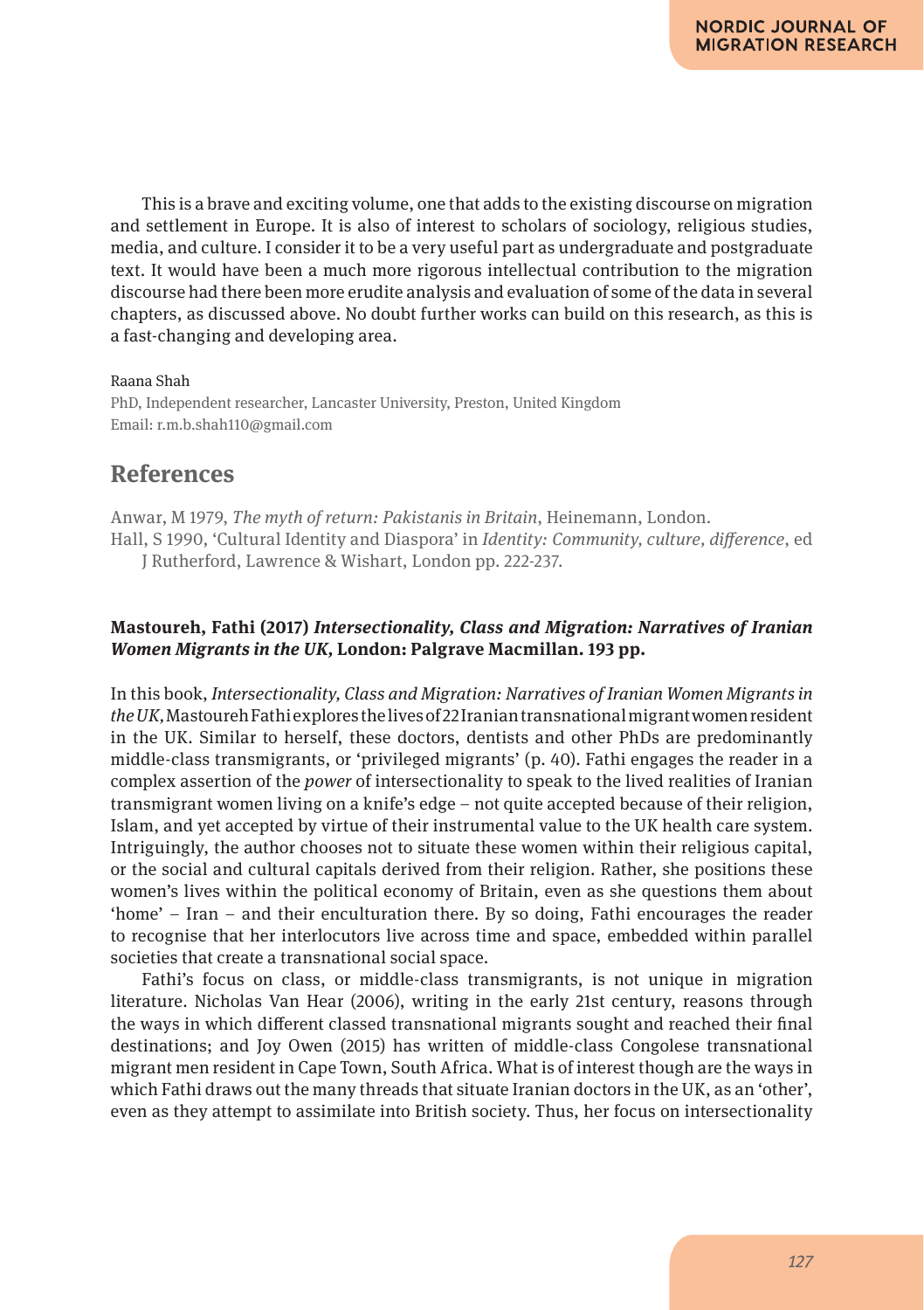offers the reader a nuanced consideration of class through professional roles and the performance thereof in relation to gender, nationality and language (to a minor extent).

Fathi's focus on translocational identities and place-making, as well as her interrogation of some of the women's historical narratives, highlights the importance of remembering in creating a novel attachment to the *receiving* country. As the women remembered, and possibly relived, snippets of their lives in Iran, the narration of their past lives revealed the personal and social trajectories that led them to Britain. Fathi walks the reader through the macro and micro processes that create for her Iranian interlocutors a simultaneous sense of belonging to, and unease with, their sociopolitical positioning in Britain. She underscores the complexity and messiness of migrant lives lived betwixt and between.

In the first chapter, Fathi situates class within the field of migration studies by demonstrating how Iranian women's employment 'predisposes' them to migration. In the second chapter, she interrogates possible theories that could lend themselves to a further conceptualisation of class, inclusive of Karl Marx's (1967) understanding thereof and Pierre Bourdieu's (1984) further iteration in relation to the social field of relations, and habitus. Having considered these theorists, Fathi then posits that intersectionality provides a nuanced understanding of the complexity of class, as well as class relations, within the frame of migration. She argues that class, as an 'object' of social reality, is not transferred from the country of origin to the receiving country. Fathi thus argues for a situated and sitespecific understanding of migrants' class or social position. This particular introductory section could have been strengthened with a brief contextualisation of migration in the UK, focusing on Iranian transmigrant communities. Without this contextualisation, Fathi's interlocutors are untethered from the history of Iranian transmigration to the UK.

In Chapter 3, Fathi unpacks the ways in which Iranian women are 'herded' towards a career in medicine, or further education, by familial strictures that include surveillance and an emphasis on respectability. Using Michel Foucault (1982) to discuss surveillance, Fathi argues that Iranian society's focus on the creation and maintenance of gendered spaces curtails the freedoms of women. This understanding seems peculiar, considering the freedom to migrate enjoyed by educated, middle-class women. Yet, freedom is arrived at through the *conscious* pursuit of education, which – at times – is completed overseas. Socialised mainly by their mothers, Fathi's interlocutors are actively manoeuvred into medicine through 'soft' societal pressure and the normalisation of specific educational and medical routes that maintain or elevate one's social class. As Fathi argues in Chapter 2, the apprehension of class is situational and contextual. Thus, in Iran, women's educational achievements equate them to men, while in Britain, their professions confirm their respectability and thus their *desirability* as migrants in an anti-immigrant context.

In Chapter 4, Fathi asserts that place and place-making, as implicated within the construction of identities, are linked to understanding class. Here, she explores how the macro, meso and micro facets of place – countries, schools and neighbourhoods – are used in her interlocutors' narratives to conjure up and confirm 'spatial class' (p. 94). The countries her Iranian participants visited, the schools they attended and the neighbourhoods in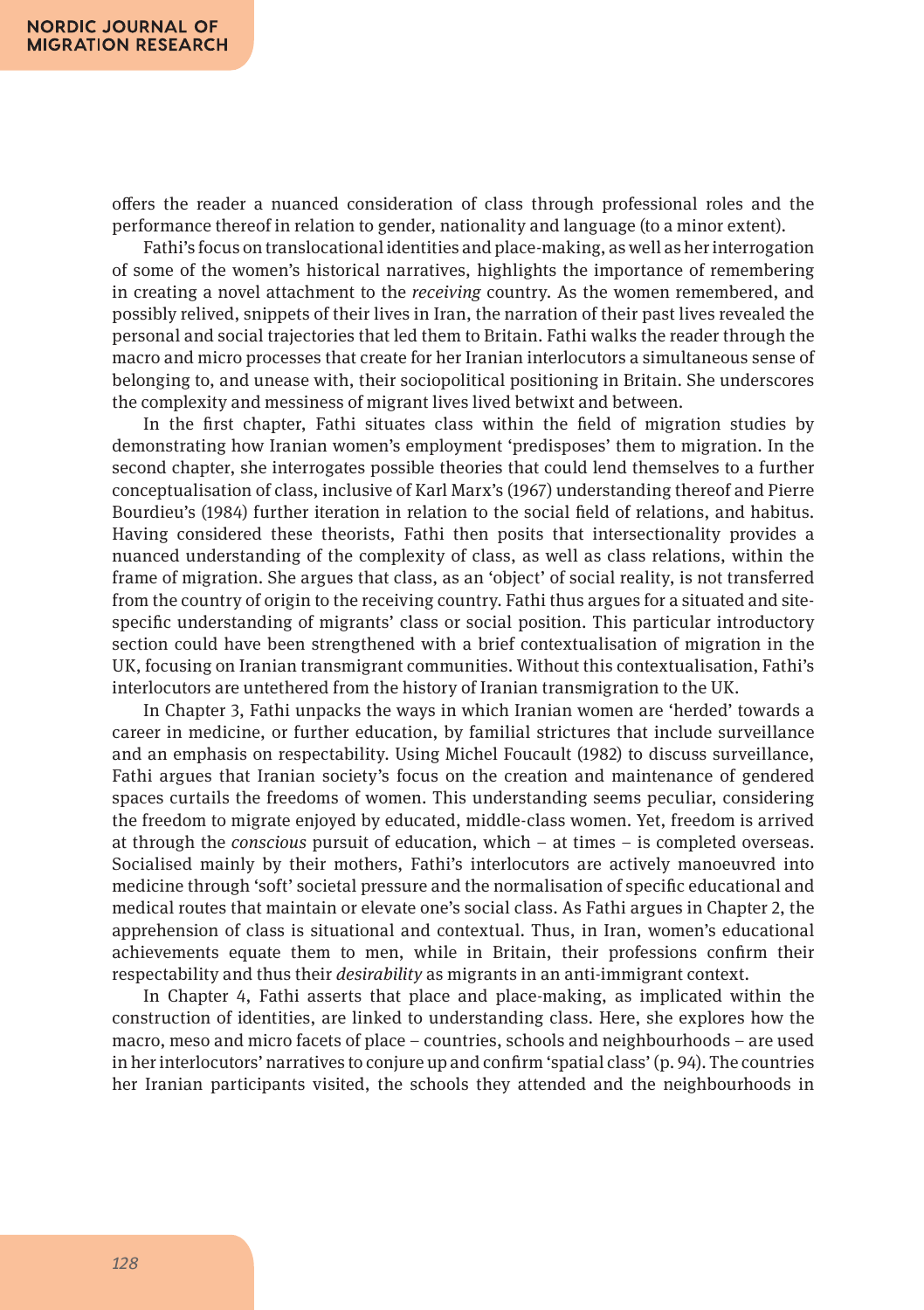Britain they currently live in all form part of a classed narrative that supports the assertion of middle-class lives, distinct from other racialised immigrant and non-immigrant citizens.

Using Judith Butler's expositions on performance and performativity in Chapter 5, Fathi discusses how her Iranian subjects perform their class. Fathi emphasises the intersectional and translocal nature of these performances, introducing the concept of 'translocational performativity' (p. 122). Reminding the reader that intersectional identities have an audience, she confirms that classed performances, and the meanings attributed thereto, are contextual, situational and locational. This 'reality' is particularly relevant in the lives of female Iranian immigrants. Through consumption, the performance of respectability and the habitus associated with the role of a doctor, Fathi's interlocutors 'make themselves visible in terms of class, but invisible in terms of race or ethnicity' (p. 123). In short, they become desirable transmigrants.

In Chapter 6, Fathi focuses on the intersection between race and class. Providing, as before, various snippets of conversations and interviews with her interlocutors, Fathi narrates how Iranian women are racialised as foreigners, and how they themselves racialise others in order to distinguish themselves. Here, differentiation is not simplistic and homogeneous. Rather, racial differentiation, iterated diversely, is based on culture, difference and pigmentocracy. Aware of the ways in which they are racialised, Iranian women use various ways to 'fit in', or assimilate. They speak English, they purchase and consume particular commodities and they essentially create a middle-class lifestyle that approximates to that of the 'invisible white English people' (p. 140). In the process, they become distinct from other *undesirable* transmigrants – those of Indian, Pakistani and Afghan descent. Poignantly, one of Fathi's interlocutors, Nina, summarises the experiences of many racialised migrants resident in Britain – '... you can never become British, you can never become a *British subject*. You become just a *British object*' (p. 141). Nina's words resonate with many other transmigrants' experiences across the world; and again, they reiterate how citizenship, race and class create worlds of psychological and physical peril for those who do not belong.

Focusing finally on belonging, a psychological phenomenon that undergirds all human experiences, Fathi emphasises the processual nature thereof in Chapter 7. In so doing, she rightfully implies that belonging is never complete, nor is it without context. The professional roles of research participants speak loudly of the ways in which they are received, and how they experience that reception. As noted by Fathi, 'Being a foreigner had less significance for these women after they became powerful subjects' (p. 158). In short, being a doctor, dentist or holder of a PhD recreated them as invisible subjects and/or citizens and, thus, deserving migrants: migrants deserving of status and acceptance, not merely tolerance, within British society.

In the final chapter, entitled 'Understanding Class Intersectionally: A Way Forward', race, class, gender, belonging and translocational citizenship are woven together. The intersectional nature of elite translocational Iranian women's migrant experiences in Britain is foregrounded as Fathi summarises the three central tenets that structure the remainder of the text – 'the importance of power' – familial, and that derived from social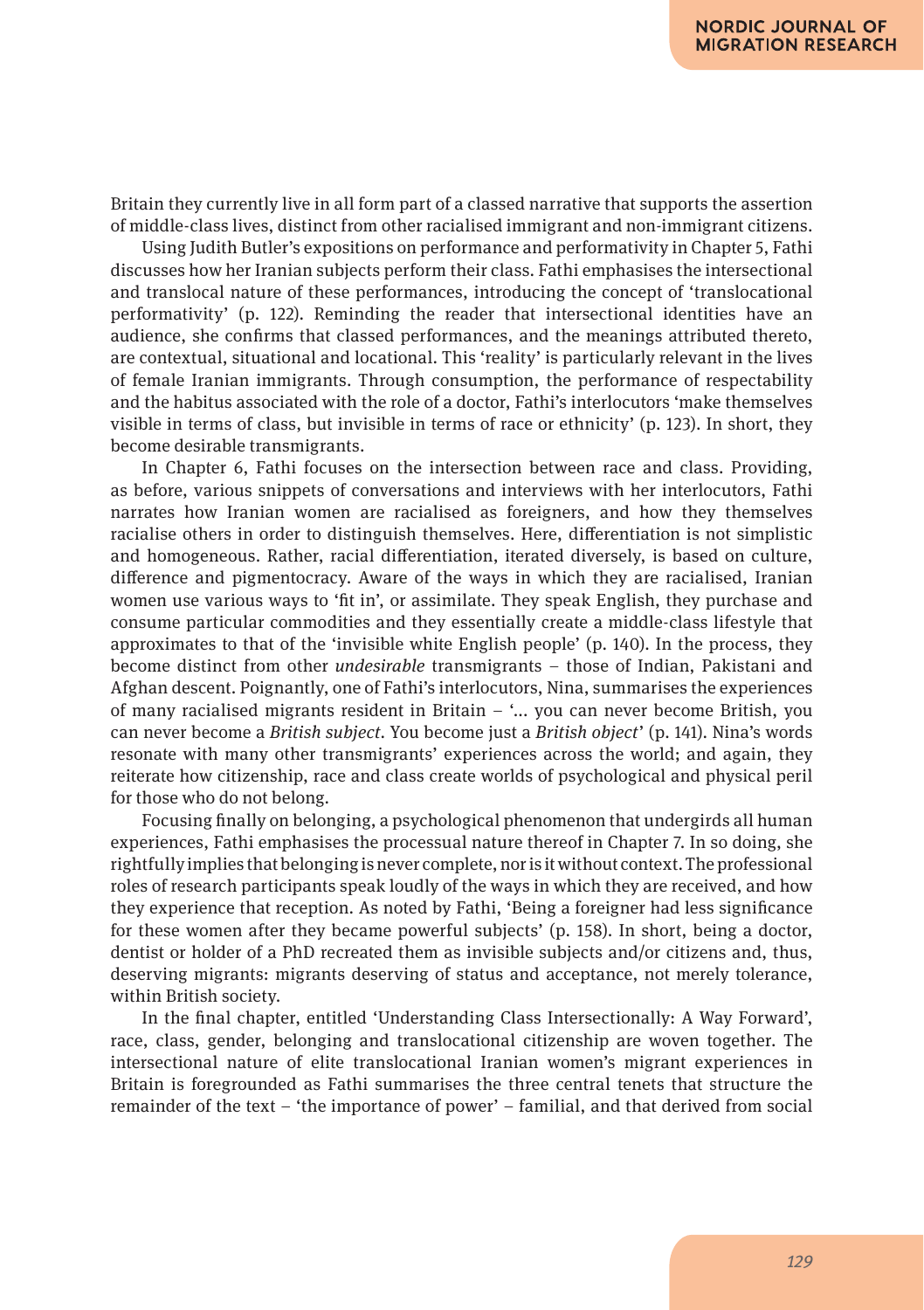and cultural capitals; 'the importance of inclusion and exclusion'; and 'learning how to perform acts that are expected' (pp. 178–180). Through focusing on individual narratives, rather than the collective experience of transmigrant Iranian women, Fathi discerns and narrates the nuances of elite Iranian women migrants' lives. The immigrant Iranian woman is thus encountered as an individual affected by the transnational social space, which includes Iran and Britain.

Ignoring typographical and grammatical errors in the text, Fathi's work is of particular interest to anthropologists, political scientists, sociologists and other social scientists interested in transnational migration, class, race, gender, citizenship and intersectionality. Her work is particularly interesting too, to those social scientists, who are intrigued by the messiness and complexity of social life, as well as the possibility of 'studying up' within migrant communities.

#### Joy Owen

Associate Professor, University of the Free State, Bloemfontein, South Africa Email: owenjn@ufs.ac.za

# **References**

- Bourdieu, P 1984, *Distinction: A social critique of the judgement of taste,* Routledge and Kegan Paul, London.
- Foucault, M 1982, 'The subject and power' in *Michel Foucault:Beyond structuralism and hermeneutics*, eds H Dreyfus and P Rabinow, Chicago University Press, Chicago.
- Marx, K and Engels, F 1967, *The communist manifesto*, Penguin, London.
- Owen, J 2015, *Congolese social networks: living on the margins in Muizenberg, Cape Town,* Lexington Books, Lanham.
- Van Hear, N 2006, 'I went as far as my money would take me: conflict, forced migration and class'. Working Paper No 6. Centre on Migration, Policy and Society, University of Oxford.

## **Solari, Cinzia, D. (2018)** *On the Shoulders of Grandmothers: Gender, Migration and Post-Soviet Nation-State Building,* **New York & Oxon: Routledge, 255 pp.**

The book under review is an original and well-researched sociological study of the gendered transformation and the post-Soviet nation-state building in Ukraine through the lens of Ukrainian transnational labour migration. Cinzia D. Solari, currently an assistant professor of sociology at the University of Massachusetts, Boston, MA, USA, demonstrates a genuine interest in Ukrainian society, but also a solid previous research experience on gender, migration and transnational nation-building in the post-socialist space. In the current study, Solari convincingly draws from these experiences and uses the methodology of global ethnography to examine 'how globalisation is produced both from the bottom up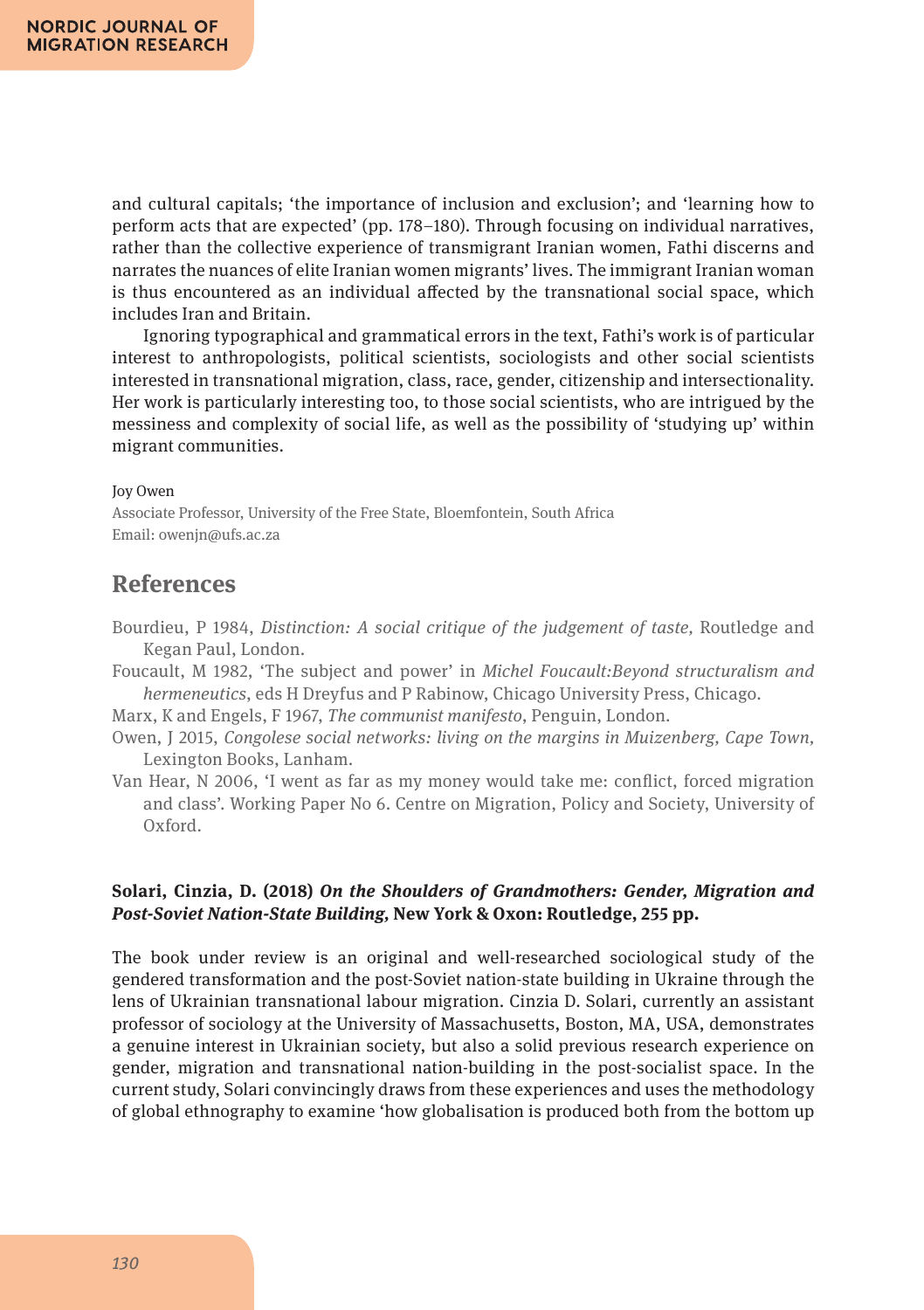inside Ukraine and transnationally from outside in through migration' (p. 8). As the book title reveals, the figure of 'grandmother' is positioned in the centre of this study, where the increasing levels of emigration from Ukraine since 1991, particularly to Rome in Italy and to San Francisco, CA, USA, are analysed against the backdrop of Ukraine's critical process of nation-state building and its struggles on the way to capitalist economy. Another imperative context to understanding this massive emigration is through the fundamental transformation of family structures and gender discourses in Ukraine compelled by the new capitalist and gendered moralities. Emigration to Italy and the USA is portrayed through strong metaphors, voiced by the migrant women themselves, as an expulsion to exile in 'Gulag' and an opportunity-seeking step in the exodus to the 'Promised Land', respectively, with quite diverse outcomes for both migrant women and their families (p. 13). Common is the intersection of gender, migration and nation-state structures and discourses, indispensable for the analysis of how the new Ukraine is 'reinvented transnationally'.

What makes this book unique is an eloquent style of linking migrant women's captivating personal narratives to the structural conditions and discursive frames of their transnational migration. The structure and the content of the book are thorough and neat. True to her ethnographic endeavour, Solari opens the book by describing two empirical sites for recruiting the research participants among migrant women from Ukraine in their 40s and older, working primarily as undocumented domestic workers in Italy and as state employees for the home care of elderly in the USA. A 2-year ethnographic field work, including 160 interviews with migrant women themselves, but also their adult children back in Ukraine and community leaders at both destinations, is presented in great detail throughout the book.

The Introduction masterfully summarises the main puzzles of the study, its conceptual tools as well as its key research findings. Addressing the genesis to massive emigration from Ukraine (Part I, Chapter 1), it provides an insightful hint on why Ukraine is ranked fifth among the top emigration countries in Europe. The key explanatory factor for *babushki's* (grandmother´s) emigration is their *double marginalisation*. As Solari explains, despite higher education, grandmothers became discharged from the status as 'the mother-worker' due to the loss of their jobs in the state-run enterprises. Simultaneously, their caring responsibilities were belittled as, in the new Ukraine, younger mothers were supposed to take over this role. Many grandmothers felt 'useless at home' (p. 38) because, in a newly idealised nuclear family model, their care duties and love are valued much less than the economic and social remittances sent from abroad. A controversy this creates is the fact that while new Ukraine claims to be recognised as an independent and European nation, it cannot continue 'pushing its women out' of the country because this 'challenges Ukraine's international prestige' (p. 40).

Another merit is that the book is driven from the bottom–up perspective, starting with *gendered migrant subjectivities*, intended to be analytically scaled up in the Conclusion, to the global and transnational processes of the neoliberal capitalism. Solari uses this concept to describe how thousands of middle-aged women, being 'squeezed out of Ukraine' (p. 39), are engaged in the capitalist subject formation through their migration experiences.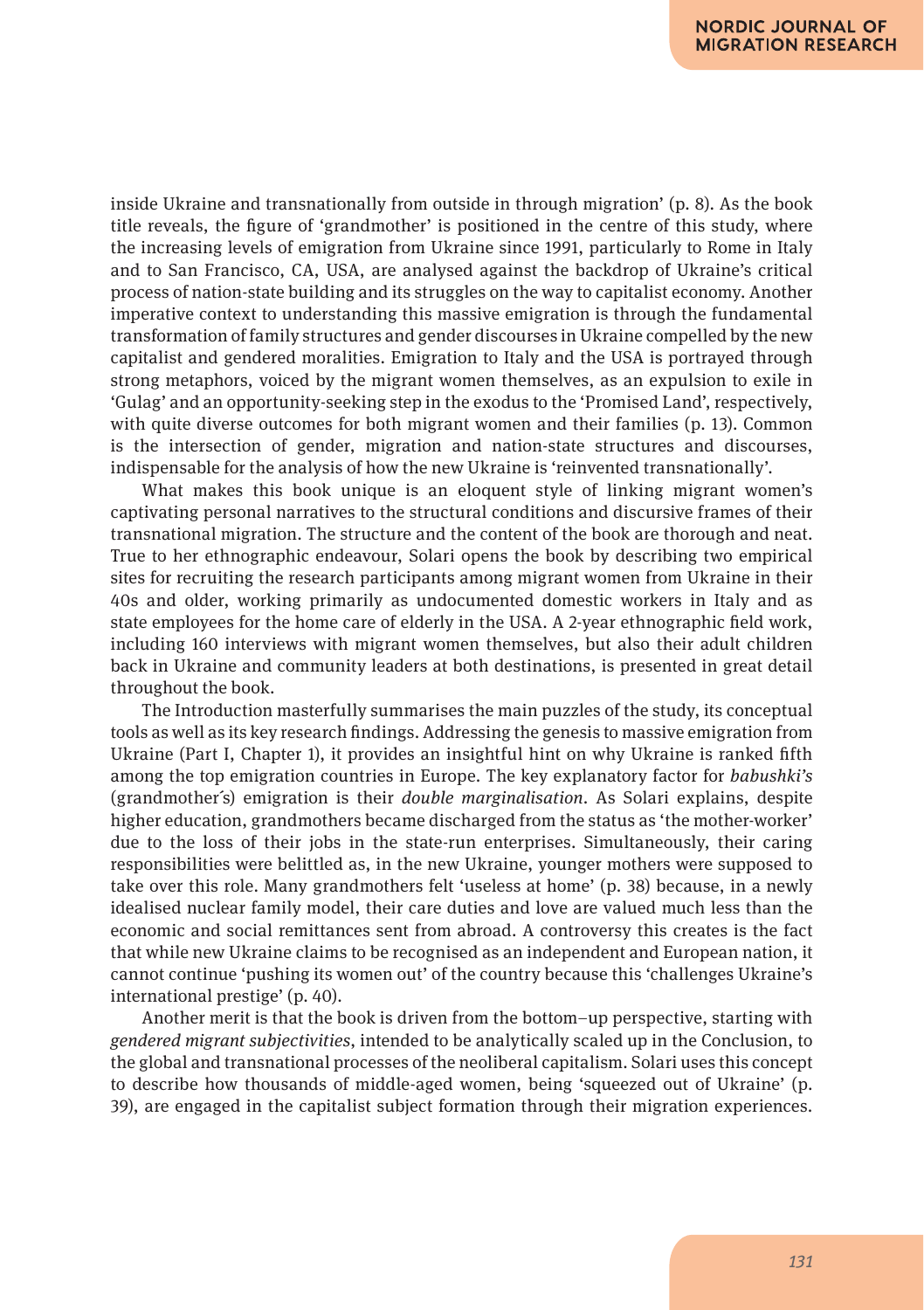Central to gendered migrant subjectivities are the notions of 'good' motherhood and grandmotherhood. Paradoxically though, it is women's devotion to their children and grandchildren that urged them to migrate at the first place, while the Ukrainian state stigmatised them for exactly the same thing, although to various degrees. Indeed, the grandmothers epitomise the destiny of Ukrainian women of all ages, suffering from unemployment, massive precarisation of labour, low income and pensions, but also gender and age discrimination at the Ukraine's limping capitalist labour market. This sits in stark contrast to how the new independent Ukraine reifies women as *Berehyni*, meaning 'the guardians of both the Ukrainian family and nation' (p. 36), an imagery pushed forward by gendered nationalism, praising motherhood and femininity. This is one of many other contradictions that leads Solari to pose a question: 'Why are specifically middle-aged women leaving Ukraine to perform domestic labour abroad?' (p. 3). In this regard, the book significantly complements an ample field of studies on migrant domestic workers by bringing to light the case of Ukrainian 'global women'. Migrants or not, middle-aged women are an overlooked generation in the migration research per se (King & Lulle 2016). This generation, in spite of being 'betrayed by the state' and practically 'forced to leave' the country to seek gainful employment elsewhere, continues to wrestle with both family and nation concerns across transnational borders. The dedication with which they do it as enviable as it is heartbreaking. However, as Solari attentively points out, migrants' contribution to sustaining nuclear families in Ukraine and boosting Ukrainian national identity at home and abroad goes totally unacknowledged. In Ukraine, they are regarded as 'prostitutes' or 'defectors'. In Italy, they are excluded from the state due to their status as undocumented workers. Even in the USA, where women had largely been 'lucky' green card holders reunited with their families, they were not considered 'Ukrainian enough' by the earlier migrants from the former Soviet Ukraine. Making the everyday struggles of these women visible is one the most compelling contributions of this book.

Yet another fresh research input is that even though Italy and the USA are presented as two popular and divergent destinations for the post-1990s emigration, the book's most 'relevant comparison [is] not between receiving sites' (p. 9). Rather, Solari advances the conceptual tools of *exile* and *exodus*, to compare them with regard to 'the structural dimension as well as the divergent gendered migrant subjects that are building the new Ukraine from the outside in' (p. 8). Indeed, the disparities between exile and exodus are well captured in the book's second and third questions: 'Why [driven by similar motives and needs] did migrants in Italy feel they have been 'forced' into exile to the Italian 'Gulag', while migrants in California felt they had left for 'voluntary' exodus to the 'Promised Land' and how did this impact the behaviour of migrants? How do migrants in exile to Italy and exodus to California have different effects on Ukrainian nation-state building?' (p. 3). Theoretical insights in this regard are convincingly developed by presenting rich ethnographic material through five narratives in the Italian exile (Part II, Chapters 2 and 3), and another five in the United States exodus (Part III, Chapters 4 and 5). The metaphors of the 'Gulag' and the 'Promised Land' come forward in their flesh and blood through these stories. Grandmothers feel 'stuck' in the Italian exile while collectively nurturing the idea